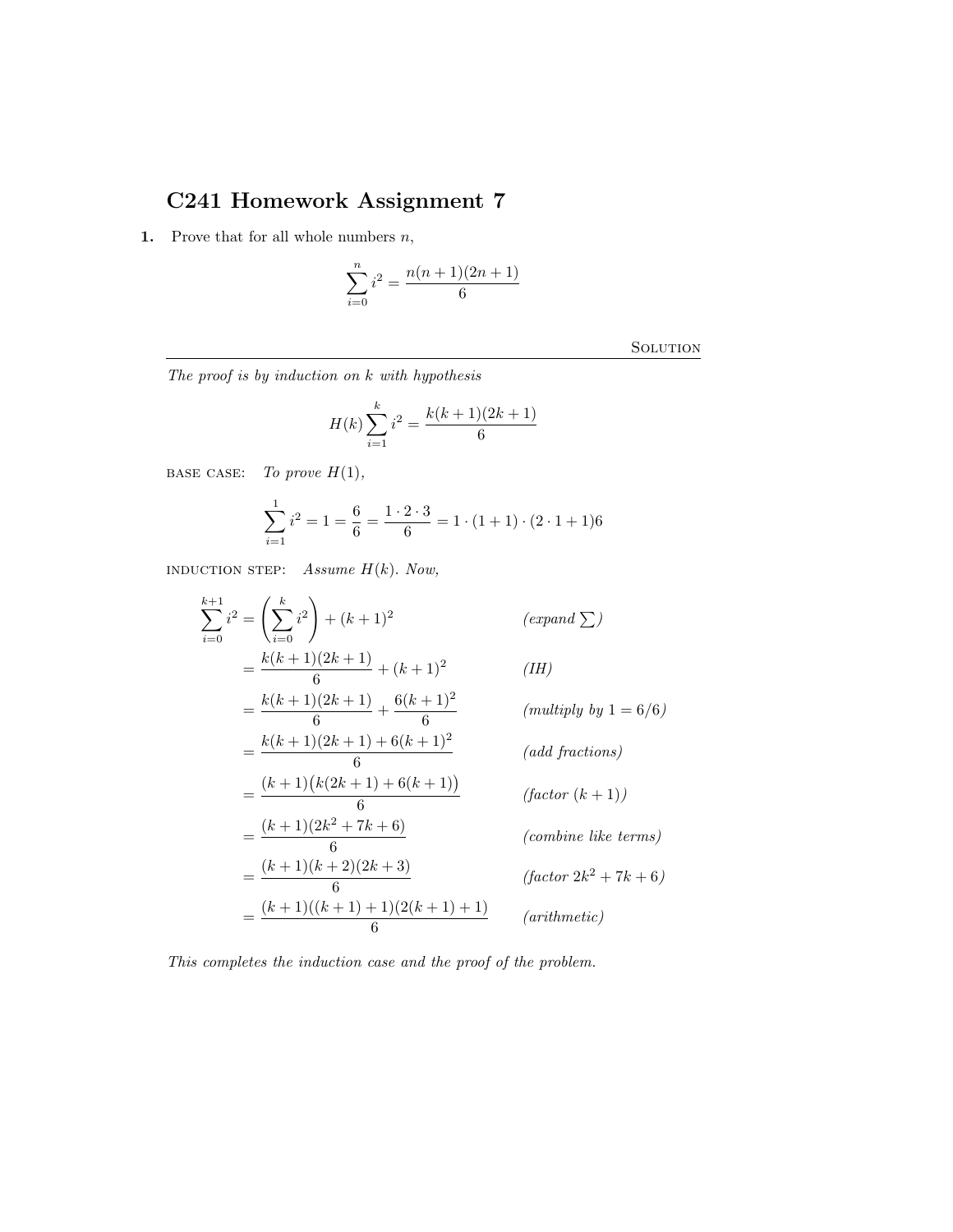2. Prove that for all  $n \in \mathbb{N}$ ,

$$
\sum_{i=0}^{n} i(i!) = (n+1)! - 1
$$

**SOLUTION** 

The proof is by induction on k with hypothesis

$$
H(k) \equiv \sum_{i=0}^{k} i(i!) = (k+1)! - 1
$$

Recall that

$$
n! = \begin{cases} 1 & \text{if } n = 0 \\ 1 \cdot 2 \cdot \dots \cdot n & \text{otherwise} \end{cases}
$$

base case:

$$
\sum_{i=1}^{1} i(i!) = 1(1!) = 1 = 2 - 1 = 2! - 1 = (2 + 1)! - 1
$$

INDUCTION STEP: Assume  $H[k] \equiv \sum_{i=0}^{k} i(i!) = (k+1)! - 1$ . Now,

$$
\sum_{i=0}^{k+1} i(i!) = \left(\sum_{i=0}^{k} i(i!) \right) + (k+1)(k+1)! \qquad (expand \sum)
$$
  
= ((k+1)! - 1) + (k+1)(k+1)! \qquad (induction hypothesis)  
= ((k+1)! + (k+1)(k+1)!) - 1 \qquad (rearrange sums)  
= (1 + k + 1)(k + 1)! - 1 \qquad (simplify)  
= (k+2)(k+1)! - 1 \qquad (simplify)  
= ((k+1) + 1)! - 1 \qquad (as desired)

This proves  $H[k+1]$  and completes the induction.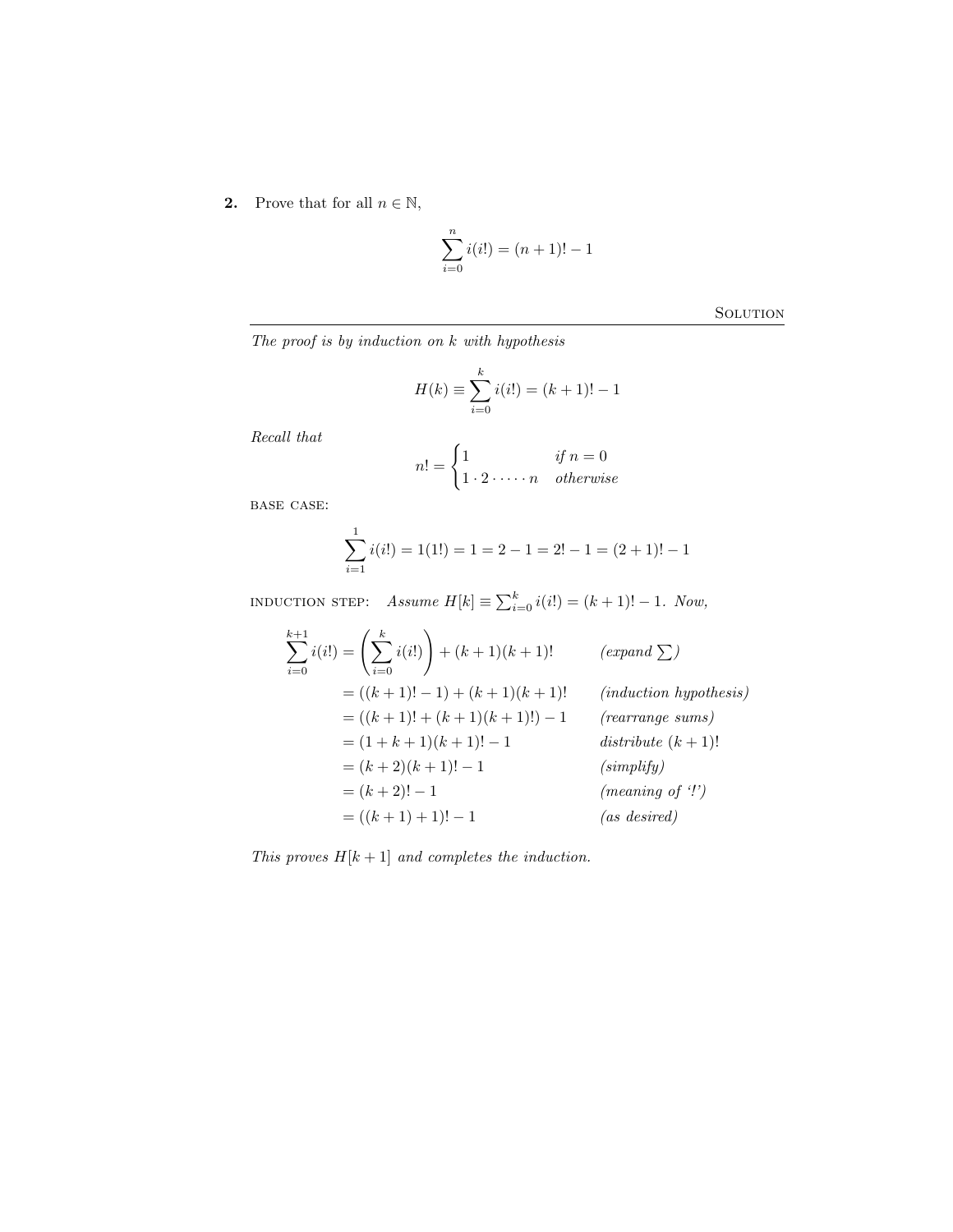## **3.** Prove that for all whole numbers n, 6 evenly divides  $n^3 - n$ .

## **SOLUTION**

The proof is by induction on  $k \in \mathbb{N}$  with hypothesis  $H[n] \equiv$  "6 evenly devides  $n^3 - n$ " BASE CASE  $(H[1])$ .  $1^3 - 1 = 1^3 - 1 = 0$ , which is evenly divisible by 6. INDUCTION  $(H[k] \Rightarrow H[k+1])$ . Assume that  $k^3 - k$  is evenly divisible by 6. Now,

| $(k+1)^3 - (k+1)$               |                          |
|---------------------------------|--------------------------|
| $(k^3 + 3k^2 + 3k + 1) - (k+1)$ | Expanding $(k+1)^3$      |
| $= (k^3 + 3k^2 + 2k)$           | Combining like terms     |
| $= k(k^2+3k+2)$                 | Distributing k           |
| $= k(k+1)(k+2)$                 | Factoring $k^2 + 3k + 2$ |

By Proposition A (below) this number is divisible by 3. And since at least one of k,  $k + 1$ , or  $k + 2$  is an even number, it is also divisible by 2. That is,  $k(k+1)(k+2) = 2 \cdot 3 \cdot q$ , for some q, and is therefore divisible by 6.

**Proposition A.** For all  $n \in \mathbb{N}$ ,  $n(n+1)(n+2)$  is divisible by 3.

PROOF: by induction on n with hypothesis,  $H[k] \equiv k(k+1)(k+2) = 3p$  for some p. BASE CASE:  $0 \cdot 1 \cdot 2 = 0 = 3 \cdot 0$ .

INDUCTION CASE: Assume  $k(k + 1)(k + 2) = 3p$  for some p.

$$
(k+1)(k+2)(k+3) = k(k+1)(k+2) + 3(k+1)(k+2)
$$
 (distributing over  $k+3$ )  
\n
$$
\stackrel{\text{IH}}{=} 3p+3(k+1)(k+2)
$$
 (Induction Hypothesis)  
\n
$$
= 3[p+(k+1)(k+2)]
$$
 (distributing the 3)

Comment: It is reasonable to say that this proposition is obvious and need not be proven.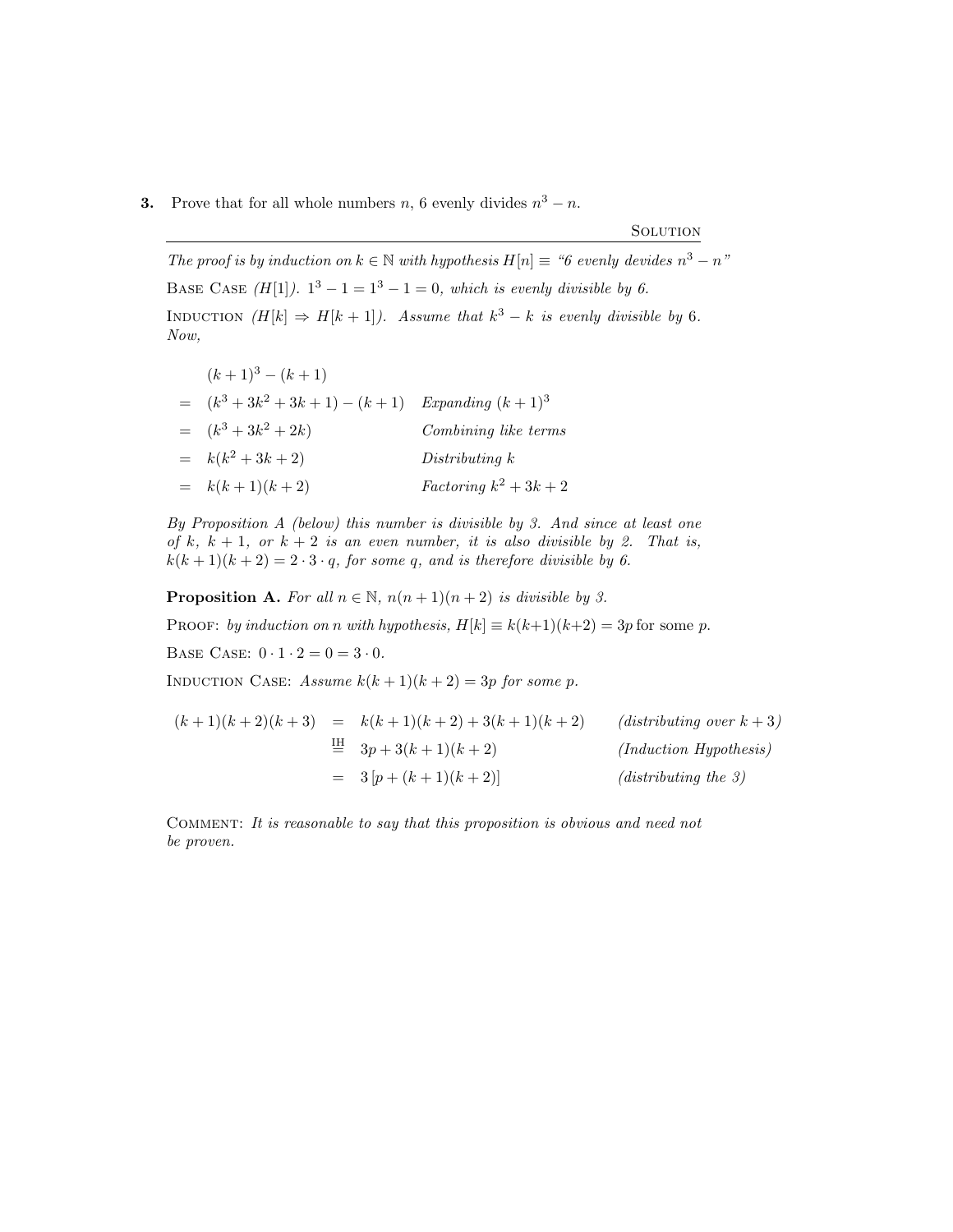**4.** Prove that for all whole numbers  $n > 4$ ,  $2^n > n^2$ .

**SOLUTION** 

The proof is by induction on k with hypothesis  $H[k] \equiv 2^k > k^2$ . BASE CASE: To prove  $H[5]$ ,

$$
2^5 = 32 > 25 = 5^2
$$

INDUCTION STEP: Assume  $2^k > k^2$ . Now,

 $2^{k+1} = 2 \cdot 2^k$  $> 2 \cdot k^2$ (induction hypothesis, used twice)  $= k^2 + k^2$  $> k^2 + 2k + 1$   $(k > 4 \stackrel{?}{\Rightarrow} k^2 > 2k + 1)$  $=(k+1)^2$ 

The induction is finished once it is established that for any natural number  $n > 4$ ,  $n^2 > 2n + 1$ . This fact is proved in the lemma below.

LEMMA For all  $n > 3$ ,  $n^2 > 2n + 1$ . **PROOF:** The proof is by induction on k with hypothesis  $H[k] \equiv k > 3$ ,  $k^2 >$  $2k + 1$ . base case:

$$
3^2 = 9 > 7 = 3 \cdot 3 + 1
$$

INDUCTION STEP:  $Assume k^2 > 2k + 1, k > 3$ . Then

$$
(k+1)^2 = k^2 + 2k + 1
$$
  
>  $(2k+1) + 2k + 1$  (induction hypothesis)  
>  $(2k+1) + 1 + 1$  (k > 1)  
=  $(2k+2) + 1$  (arithmetic)  
=  $2(k+1) + 1$  (arithmetic)

This completes the induction and the proof of the lemma. The proof of the lemma completes the proof of the problem.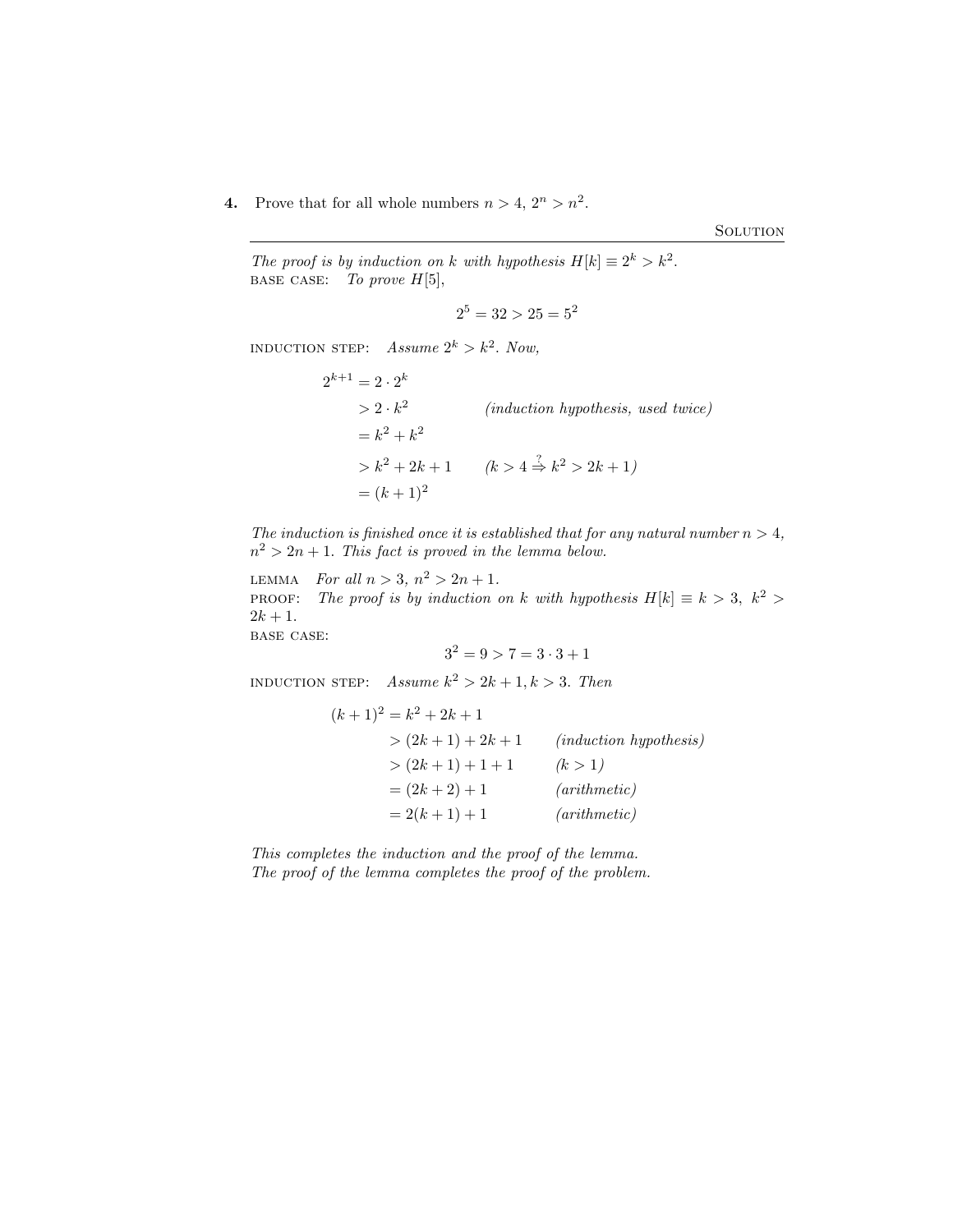**5.** Use induction to prove that the sum of the first n odd numbers is equal to  $n^2$ . That is, show: For all  $n \in Nat$ ,  $n > 0$ ,  $\sum_{n=1}^{\infty}$  $i=1$  $(2i-1) = n^2$ .

SOLUTION

Base Case. 
$$
\sum_{i=1}^{1} (2i - 1) = 2 \cdot 1 - 1 = 1 = 1^{2}
$$

\nINDUCTION. Assume that 
$$
\sum_{i=1}^{k} (2i - 1) = k^{2}
$$
.

\n
$$
\sum_{i=1}^{k+1} (2i - 1) = 2(k + 1) - 1 + \left[ \sum_{i=1}^{k} (2i - 1) \right]
$$
 (expanding  $\sum$  by one term)\n
$$
\stackrel{H}{=} 2(k + 1) - 1 + \left[ \sum_{i=1}^{k} (2i - 1) \right]
$$
 (f. H.)\n
$$
= k^{2} + 2k + 1
$$
 (simplifying)\n
$$
= (k + 1)^{2}
$$
 (factoring)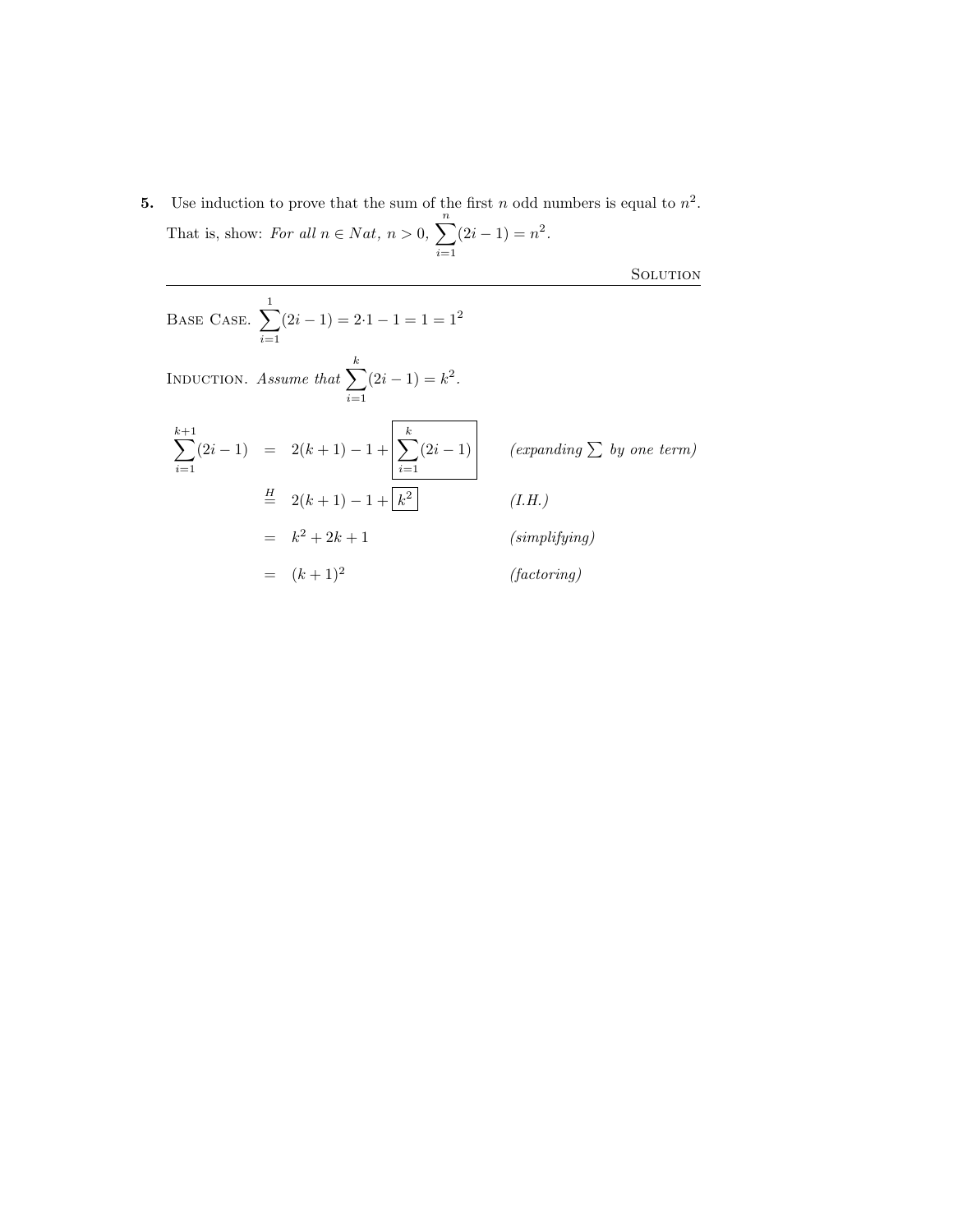6. Consider the program

$$
\begin{array}{lll} \mathcal{P}: \begin{array}{l} \text{begin} \\ \end{array} & \{A, \ B > \ 0\} \\ & q \ := \ 0; \\ & r \ := \ A; \\ & \ell: \ \text{while} \ \ r \ \geq \ B \ \text{do} \\ & \text{begin} \\ q \ := \ q+1; \\ & r \ := \ r-B \\ & \text{end}; \\ & \text{end} \ \{A} = qB \ + \ r \ \wedge \ r \ < \ B \} \end{array}
$$

Use Theorem 5.1Loop Invariantstheorem.5.1 and invariant assertion

$$
I \equiv A = qB + r
$$

to prove that this program computes the quotient and remainder of A and B.

**SOLUTION** 

According to Theorem 5.1Loop Invariantstheorem.5.1, it we can show that assertion I is true when  $P$  first reaches  $\ell$  and that executing the loop body leaves I true, then when  $P$  ends, I will be true and the test " $r \geq B$ " will be false.

Thus, there are three things to prove: Note: Blue comments need not be included because they are implied by the use of Theorem 5.1Loop Invariantstheorem.5.1

1. Initialization (Base Case):

 ${A, B > 0}$   $q := 0$ ;  $r := A \{A = qB + r\}$ 

Since we have just assigned  $0$  to  $q$  and  $A$  to  $r$  we have  $qB + r = 0 \cdot B + A = A$ .

2. Invariance (Induction Case):

$$
\{A = qB + r \land r \ge B\} \quad q := q + 1 \quad ; \quad r := r - B \quad \{A = qB + r\}
$$

The loop body computes new values for program variables  $q' = q + 1$  and  $r' = r - B$  (valid because  $r \geq B$ ). So we have

$$
q'B + r' = (q+1)B + (r-B)
$$
 (substituting for r' and q')  
= qB + B + r - B  
= qb + r (simplifying)  

$$
\equiv A
$$
 (assumption)

as desired.

3. TERMINATION: It remains to show that  $I \wedge (r \leq b)$  implies the postcondition,  $\{(A = qB + r) \land (r < B)\}\$ . But in this case the two formulas are identical, so the implication is tautologically valid.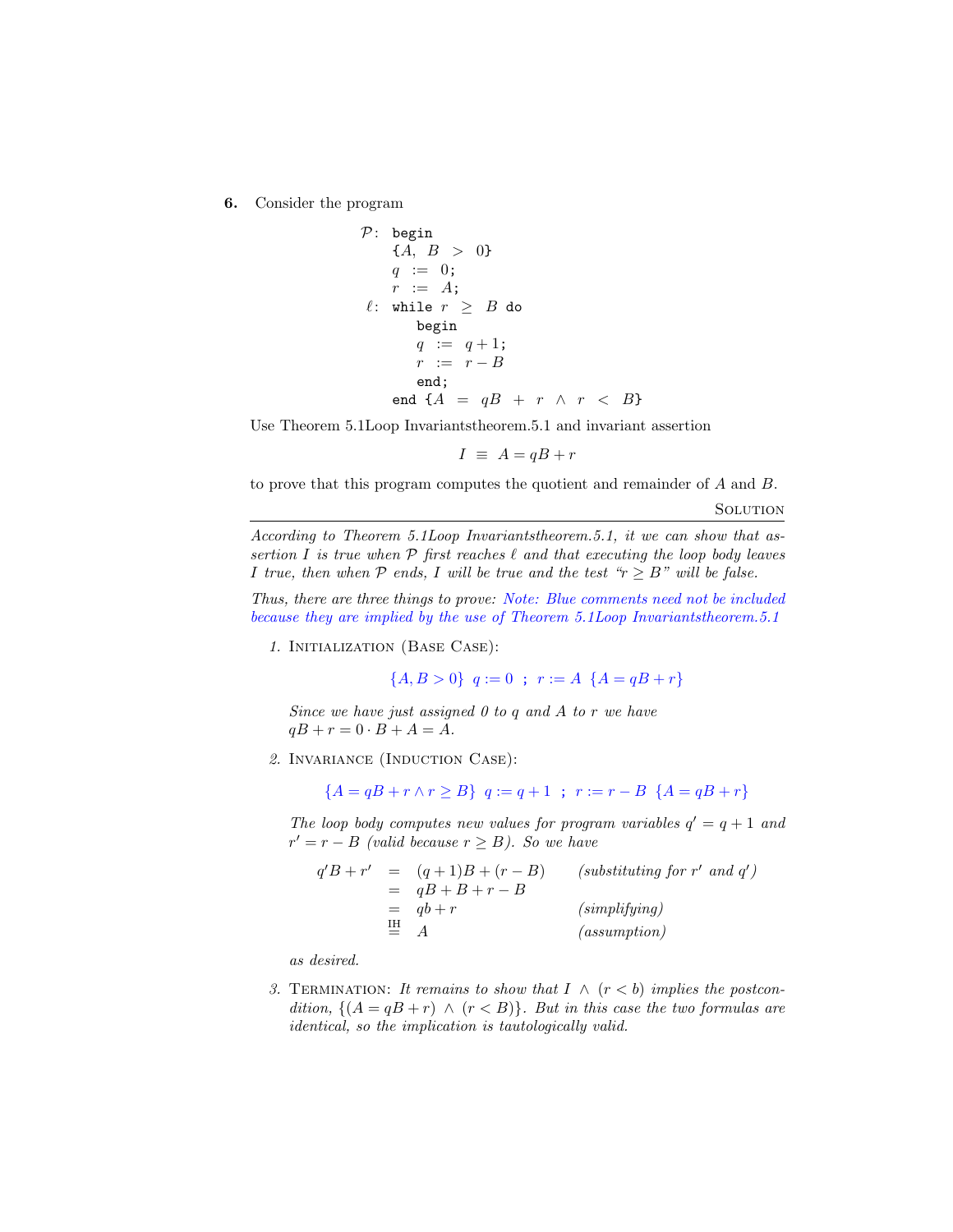Supplemental Problem. (Unit Square Puzzle) Solve the Problem below assuming the following two facts. Then see if you can prove Theorems A and B.

A. THEOREM. The harmonic sum,  $\frac{1}{1} + \frac{1}{2} + \frac{1}{3} + \cdots + \frac{1}{n} + \cdots$  diverges. That is,

$$
\lim_{n \to \infty} \left( \sum_{k=1}^{n} \frac{1}{k} \right) = \infty
$$

B. THEOREM. The geometric sum  $1 + \frac{1}{2} + \frac{1}{9} + \frac{1}{16} + \cdots + \frac{1}{n^2} + \cdots$  converges and is less than 2. That is,

$$
\lim_{n \to \infty} \left( \sum_{k=0}^{n} \frac{1}{k^2} \right) \le 2
$$

Suppose you have all the squares of size  $\frac{1}{n} \times \frac{1}{n}$  for  $n \in \mathbb{W}$ . Since the area of the unit square  $(1 \times 1)$  is 1, Theorem B suggests that it should be possible to fit all the smaller squares inside it without overlapping. On the other hand, Theorem B suggests that this might not be possible because, if you place all these squares next to each other, the resulting linear arrangement is infinitely long.



PROBLEM. Determine whether and how all the  $\frac{1}{n} \times \frac{1}{n}$  squares,  $n > 1$ , can be placed inside the unit square. If this problem has a solution, you should present a construction<sup>1</sup> showing how to do it, and prove any arithmetic facts needed to justify the correctness of your construction.

## **SOLUTION**

There is room to spare. Start by placing the  $\frac{1}{2} \times \frac{1}{2}$  square in the upper-left corner. Now placing the  $\frac{1}{3} \times \frac{1}{3}$  square next to it. Now place the  $\frac{1}{4} \times \frac{1}{4}$ ,  $\frac{1}{5} \times \frac{1}{5}$ , ...,  $\frac{1}{6} \times \frac{1}{6}$ , and  $\frac{1}{7} \times \frac{1}{7}$  squares just below the first row.

<sup>1</sup>Because we are dealing with infinitely many squares, your construction may not be an algorithm because it does not terminate. Even so, you must establish that each step of the procedure is well determined and possible.